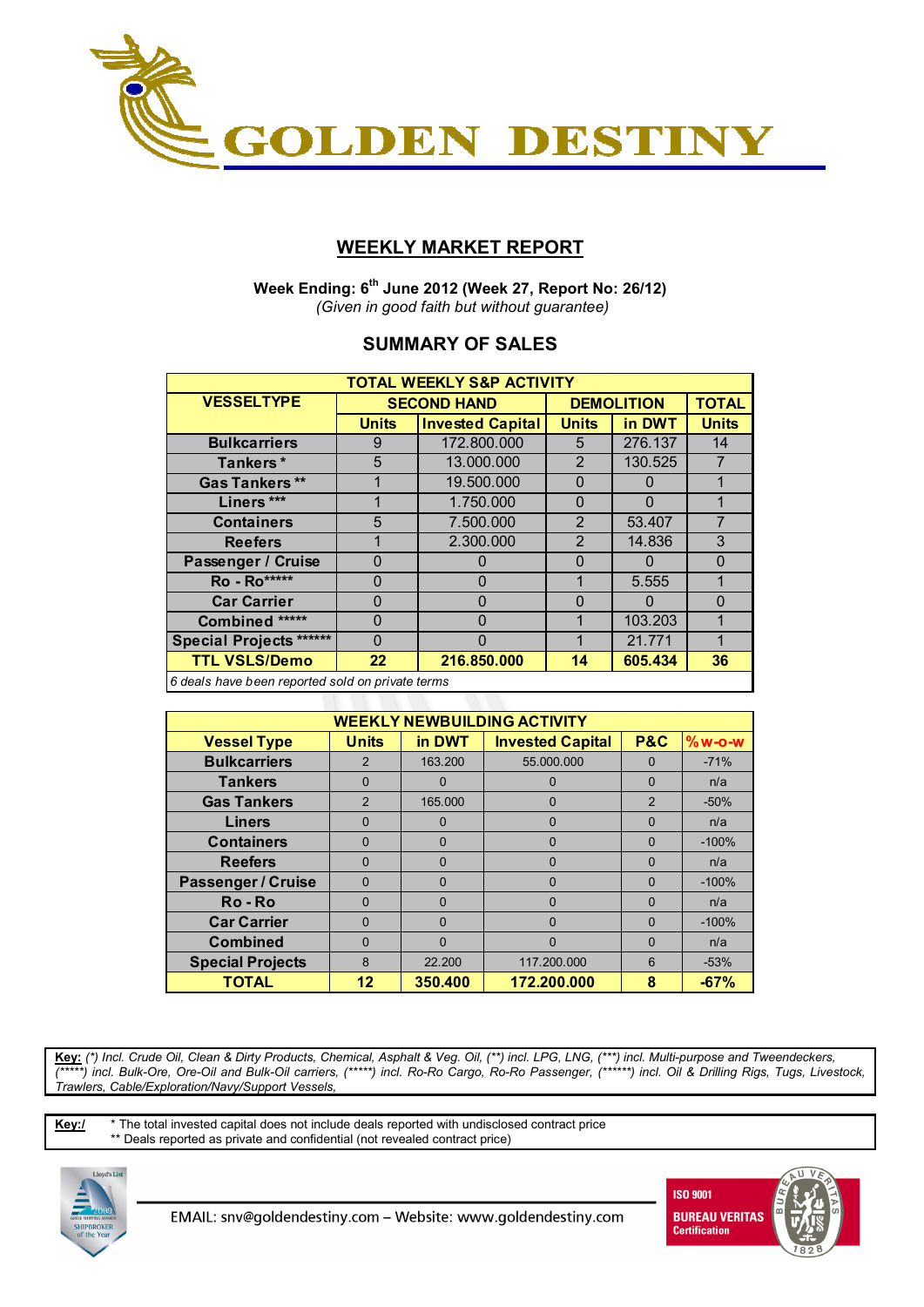# **SECONDHAND TONNAGE SOLD FOR FURTHER TRADING GDSA**

**S&P INDEX**

|                                                    |                                                                                                                                        | US\$/Dwt |
|----------------------------------------------------|----------------------------------------------------------------------------------------------------------------------------------------|----------|
|                                                    | <b>DRY BULK CARRIERS</b>                                                                                                               |          |
| <b>CHRISTINA BULKER</b>                            | 179,430 DWT BLT 11 KRS 9 HO HA MAN-B&W 25,370 BHP<br>SOLD FOR ABT US \$38 MIL TO GREEK BYRS                                            | 211.78   |
| <b>OCEAN TIANJIN</b>                               | 76,635 DWT BLT 07 JPN 7 HO HA MAN-B&W 12,549 BHP<br>SOLD FOR ABT US \$22 MIL TO UNDISCLOSED BYRS                                       | 287.08   |
| <b>KAWASAKI SAKAIDE 1692</b>                       | 58,000 DWT DELY 12 JPN CR 4 x 30,5 T MAN-B&W 12,889 BHP<br>SOLD FOR ABT US \$27 MIL TO GREEK BYRS                                      | 465.52   |
| <b>STX DALIAN D2117</b><br><b>STX DALIAN D2116</b> | 57,000 DWT DELY 2012<br>57,000 DWT DELY 2012                                                                                           |          |
|                                                    | SOLD ENBLOC FOR ABT US \$26 MIL EACH TO TURKISH BYRS                                                                                   | 456.14   |
| <b>FURIA R</b>                                     | 46,664 DWT BLT 96 JPN 5 HO HA CR 4 x 30 T B&W 11,101 BHP<br>SOLD FOR ABT US \$10,6 MIL TO BANGLADESH BYRS                              | 227.16   |
| <b>GOLD STAR</b>                                   | 36,850 DWT BLT 84 JPN 5 HO HA CR 4 x 25 T MITSUBISHI 8,381 BHP<br>SOLD FOR ABT US \$3,7 MIL TO CHINESE BYRS<br>WITH DD RECENTLY PASSED | 100.41   |
| <b>AZURITE OCEAN</b>                               | 32,178 DWT BLT 02 JPN 5 HO HA CR 4 x 30 T MITSUBISHI 9,001 BHP<br>SOLD FOR ABT US \$12 MIL TO GREEK BYRS                               | 372.93   |
| <b>OCEAN HAWTHORN</b>                              | 24,999 DWT BLT 99 JPN 4 HO HA CR 3 x 30,5 T B&W 8,371 BHP<br>SOLD FOR ABT US \$7.5 MIL TO GREEK BYRS                                   | 300.01   |
|                                                    | <b>TANKERS</b>                                                                                                                         | US\$/Dwt |
| <b>INTREPID RELIANCE</b>                           | 104,403 DWT BLT 02 JPN DH 12 TNKS CTD / CLD OIL CAP. 115,636 CBM B&W 16,680 BHP<br>SOLD FOR AN UNDISCLOSED PRICE TO TURKISH BYRS       | N/A      |
| <b>KIRSTEN</b>                                     | 83,660 DWT BLT 88 YUG DH 12 TNKS CTD / CLD OIL CAP. 89,180 CBM SULZER 11,325 BHP<br>SOLD FOR ABT US \$8 MIL TO DUBAI BASED BYRS        | 95.63    |
| <b>VANDA</b>                                       | 7,100 DWT BLT 09 IDA DH 12 TNKS COATED OIL CAP. 6,950 CBM YANMAR 5,004 BHP<br>SOLD FOR AN UNDISCLOSED PRICE TO UNDISCLOSED BYRS        | N/A      |
| SOLEY-3                                            | 7,064 DWT BLT 10 TRK DH 12 TNKS OIL CAP. 7,596 CBM MAN-B&W 4,079 BHP<br>SOLD FOR AN UNDISCLOSED PRICE TO DANISH BYRS                   | N/A      |
| JEMBAWATI                                          | 6,685 DWT BLT 99 JPN DH 12 TNKS COATED - COILED OIL CAP. 8,670 CBM B&W 4,500 BHP<br>SOLD FOR ABT US \$5 MIL TO UNDISCLOSED BYRS        | 747.94   |
|                                                    | <b>GAS TANKERS</b>                                                                                                                     | US\$/Dwt |
| <b>PACIFIC HARMONY (LPG)</b>                       | 49,701 DWT BLT 90 JPN DB GAS CAP. 73,879 CBM B&W 12,401 BHP<br>SOLD FOR ABT US \$19,5 MIL TO INDIAN BYRS                               | 392.35   |
|                                                    | <b>LINERS</b>                                                                                                                          | US\$/Dwt |
| <b>KLOSTERTAL</b>                                  | 6,920 DWT BLT 96 RUS 3 HO HA 342 TEU B&W 4,568 BHP<br>SOLD FOR ABT US \$1,75 MIL TO TURKISH BYRS                                       | 252.89   |

**PIRAEUS OFFICE: 57** AKTI MIAOULI 18536, GREECE TEL: +30 210 4295000 **ISTANBUL OFFICE**: BARBAROS MH.ATATURK CD. IHLAMUR SOK. AGAOGLU MY PRESTIGE PLAZA, F: 5 / R: 40 – TEL: +90 216 688 39 33 *EMAIL: snv@goldendestiny.com WEBSITE*: *www.goldendestiny.com*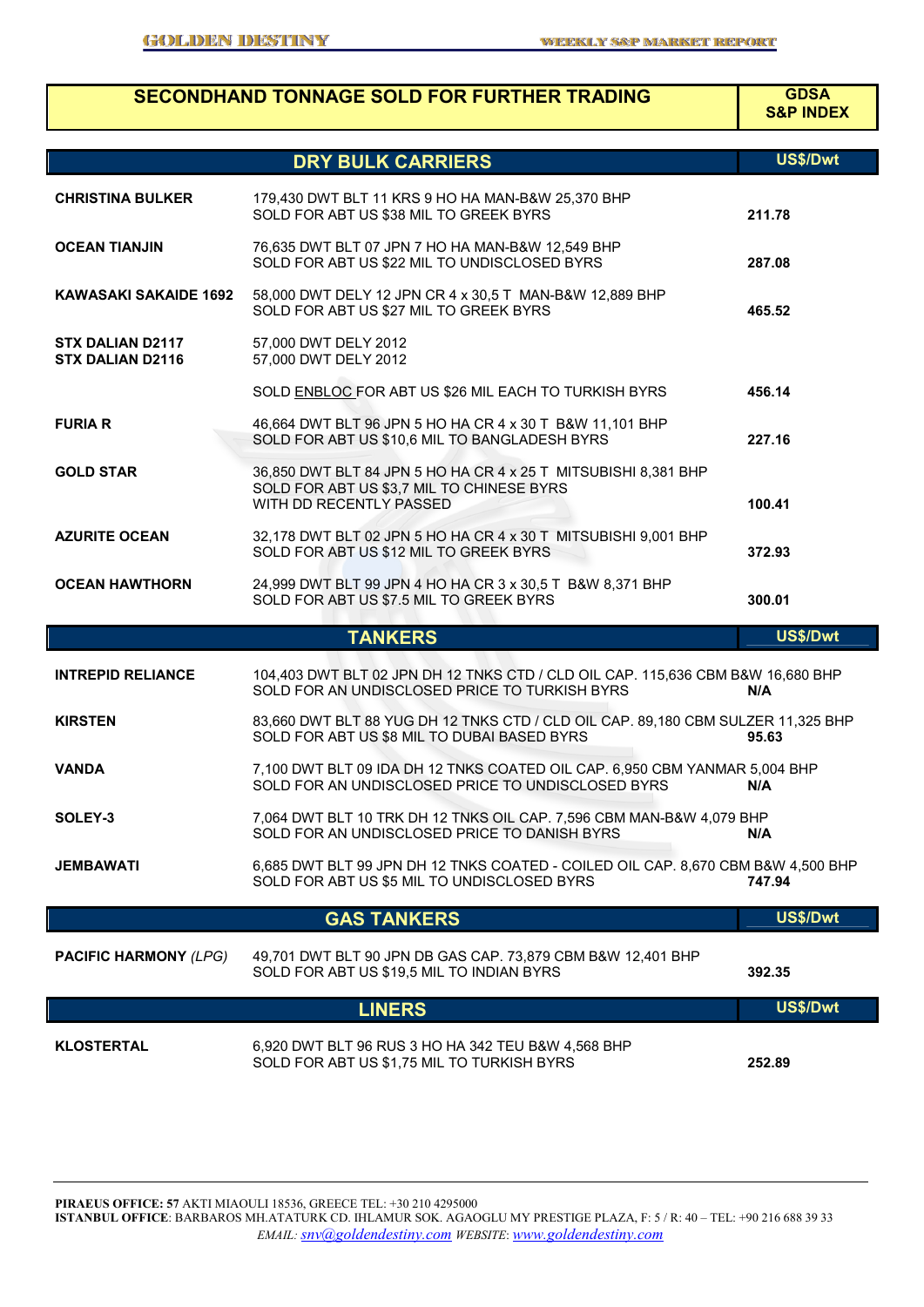|                                    | <b>CONTAINERS</b>                                                                                                                                                                                                                                  | US\$/Dwt        |
|------------------------------------|----------------------------------------------------------------------------------------------------------------------------------------------------------------------------------------------------------------------------------------------------|-----------------|
| <b>STADT LUEBECK</b>               | 16,794 DWT BLT 01 SNG 4 HO 7 HA CR 2 x 40 T 1,078 TEU B&W 18,200 BHP<br>SOLD FOR AN UNDISCLOSED PRICE TO UNDISCLOSED BYRS<br>SOLD TO CLIENTS OF BANK                                                                                               | N/A             |
| <b>ACACIA</b>                      | 8,853 DWT BLT 93 JPN 6 HO HA CR 2 x 35 T 506 TEU B&W 6,080 BHP<br>SOLD FOR ABT US \$2 MIL TO CHINESE BYRS                                                                                                                                          | 225.91          |
| <b>MAGELLAN COMET</b>              | 7,970 DWT BLT 02 DEU 4 HO HA 735 TEU MAK 8,973 BHP<br>SOLD FOR ABT US \$5.5 MIL TO UNDISCLOSED BYRS<br><b>INCL SOFT FINANCING</b><br>The vessel has been sold enbloc with MV MAGELLAN STAR & MV PIONEER BUZZARD that have been reported week 25/12 | 690.09          |
| <b>ELATION</b><br><b>ELEVATION</b> | 6,449 DWT BLT 94 DEU 3 HO HA 538 TEU MAK 6,458 BHP<br>6,449 DWT BLT 94 DEU 3 HO HA 538 TEU MAK 6,458 BHP                                                                                                                                           |                 |
|                                    | SOLD ENBLOC FOR ABT EURO 1.00 MIL EACH TO GREEK BYRS<br><b>CREDITOR FORCED SALE</b>                                                                                                                                                                | N/A             |
|                                    | <b>REEFERS</b>                                                                                                                                                                                                                                     | <b>US\$/Dwt</b> |

**ORIONIS** 3,944 DWT BLT 85 JPN 3 HO HA DE 6 x 5 T REEF. CAP. 4,516 CBM HANSHIN 3,300 BHP SOLD FOR ABT US \$2,3 MIL TO UNDISCLOSED BYRS **583.16** 

### **NEWBUILDING MARKET - ORDERS**

#### **BULKCARRIERS**

**81,600 DWT** 2 units ordered by **Sincere Navigation** (TWN) at **Shanghai Jiangnan Changxing HI** (PRC). Price usd \$ 27.5 mil each. Dely 3q/2014

### **GAS TANKERS**

**ABT 90,000 DWT** *LNG* 1 unit ordered by **Mitsui O.S.K.** (JPN) at **Kawasaki H.I.** (JPN). Price undisclosed. Dely 2016-2017 (164,300cum. The vessel has long term charter with Kansai Electric Power Inc. It is Moss type, based on the new design of Kawasaki and it will be the largest ship in its class that can pass through the expanded panamax canal which is scheduled for completion in 2014, while maintaining a hull size allowing it to call at major LNG terminals around the world)

**75,000 DWT** *LNG* 1 unit ordered by **Mitsui O.S.K.** (JPN) at **Mitsubishi** (JPN). Price undisclosed. Dely 9/2015 (153,000cum. The vessel has long term charter with Kansai Electric Power Inc. It is one of the Sayaendo series carriers, featuring a continuous cover over its four moss type spherical tanks.)

### **SPECIAL PROJECTS**

**3,700 DWT Platform supply** 6 units ordered by **Swire Pacific Offshore** (SPORE) at **Universal Shipbuilding** (JPN). Price undisclosed. Dely from 2<sup>nd</sup> half 2014 till end 2015. (Option four more. Construction will take place at Keihin)

*Platform supply vessel* 2 units ordered by **Atlantic Offshore** (NOR) at **Kleven Maritime** (NOR). Price usd \$ 58.6mil each (350m kroner each). Dely 1q/2014-3q/2014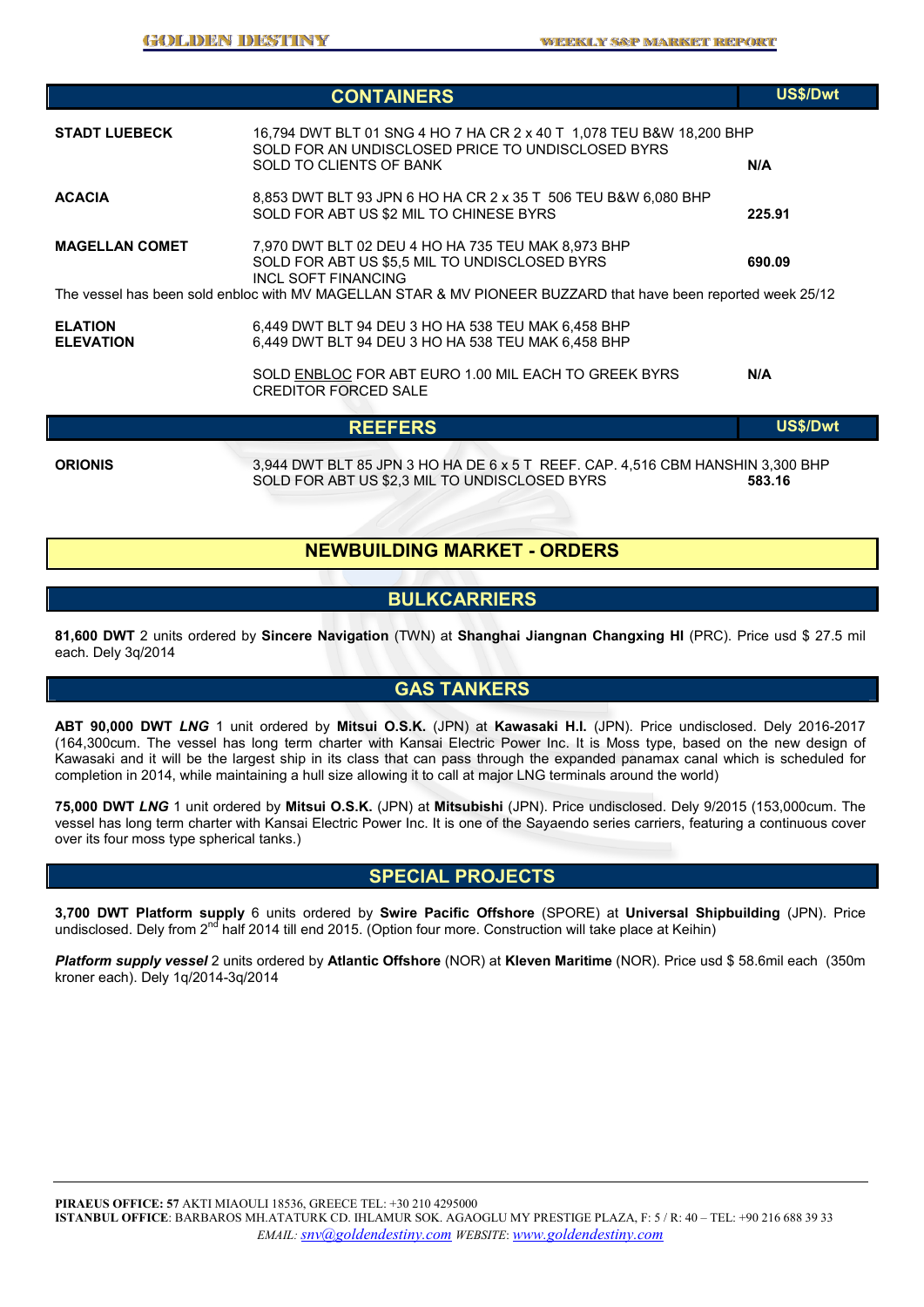# **DEMOLITION MARKET**

| <b>WEEKLY DEMOLITION ACTIVITY PER VESSEL TYPE</b> |                       |              |                       |          |                                           |  |  |  |  |
|---------------------------------------------------|-----------------------|--------------|-----------------------|----------|-------------------------------------------|--|--|--|--|
| <b>VESSEL TYPE</b>                                | <b>WEEK 27-2012</b>   |              | <b>WEEK 26-2012</b>   |          | <b>DEMOLITION ACTIVITY</b>                |  |  |  |  |
|                                                   | <b>No. of Vessels</b> | in DWT       | <b>No. of Vessels</b> | in DWT   | <b>Weekly change</b><br>in No. of vessels |  |  |  |  |
| <b>Bulkcarriers</b>                               | 5                     | 276.137      | 10                    | 612.310  | $-50%$                                    |  |  |  |  |
| Tankers*                                          | 2                     | 130.525      | 6                     | 119.024  | $-67%$                                    |  |  |  |  |
| <b>Liners</b>                                     | O                     |              | 4                     | 38.125   | $-100%$                                   |  |  |  |  |
| <b>Containers</b>                                 | 2                     | 53.407       |                       | 20.275   | 100%                                      |  |  |  |  |
| <b>Reefers</b>                                    | າ                     | 14.836       | ົ                     | 26.454   | $0\%$                                     |  |  |  |  |
| Passenger / Cruise                                | Ω                     | $\mathbf{I}$ | O                     | $\Omega$ | n/a                                       |  |  |  |  |
| <b>Ro</b> - Ro*****                               |                       | 5.555        |                       | 0        | $0\%$                                     |  |  |  |  |
| <b>Car Carrier</b>                                | 0                     | 0            | O                     | 0        | n/a                                       |  |  |  |  |
| Combined ***                                      |                       | 103.203      | 2                     | O        | $-50%$                                    |  |  |  |  |
| <b>Special Projects ****</b>                      |                       | 21.771       | 3                     | $\Omega$ | $-67%$                                    |  |  |  |  |
| <b>TOTAL</b>                                      | 14                    | 605.434      | 29                    | 816.188  | $-52%$                                    |  |  |  |  |

| <b>WEEKLY DEMOLITION ACTIVITY PER DEMO COUNTRY</b> |                                 |         |                       |           |                                           |  |  |  |  |
|----------------------------------------------------|---------------------------------|---------|-----------------------|-----------|-------------------------------------------|--|--|--|--|
| <b>DEMO COUNTRY</b>                                | <b>WEEK 27-2012</b>             |         | <b>WEEK 26-2012</b>   |           | <b>DEMOLITION ACTIVITY</b>                |  |  |  |  |
|                                                    | <b>No. of Vessels</b><br>in DWT |         | <b>No. of Vessels</b> | in DWT    | <b>Weekly change</b><br>in No. of vessels |  |  |  |  |
| <b>Bangladesh</b>                                  |                                 | 202.026 |                       | 152.439   | $0\%$                                     |  |  |  |  |
| India                                              |                                 | 21.771  | 3                     | 77.726    | $-200%$                                   |  |  |  |  |
| <b>Pakistan</b>                                    |                                 | 46.538  |                       | 353.990   | $-200%$                                   |  |  |  |  |
| China                                              |                                 | 231.907 | 6                     | 530.422   | $-200%$                                   |  |  |  |  |
| Turkey                                             |                                 | 45.088  | 3                     | 45.891    | $-100%$                                   |  |  |  |  |
| <b>Various</b>                                     | n                               |         | O                     | O         | 0%                                        |  |  |  |  |
| <b>Unknown</b>                                     | 2                               | 58.104  | 10                    | 265.905   | $-800%$                                   |  |  |  |  |
| <b>TOTAL</b>                                       | 14                              | 605.434 | 29                    | 1.426.373 | $-52%$                                    |  |  |  |  |

| Note: The reported demolition sales might not reflect the current demolition market | <b>DEMOLITION</b>                                                               | \$/LDT&<br><b>DEMO COUNTRY</b> |
|-------------------------------------------------------------------------------------|---------------------------------------------------------------------------------|--------------------------------|
|                                                                                     |                                                                                 |                                |
| <b>BC "STELLAR FORTUNE"</b>                                                         | 151,283 DWT BLT 95 JPN                                                          | 355 CHINA                      |
| <b>OBO "BIC IRINI"</b>                                                              | 103,203 DWT BLT 93 KRS<br><b>OLD SALE</b>                                       | 425 BANGLADESH                 |
| <b>TNK "BONITO"</b>                                                                 | 83,987 DWT BLT 88 DEN LDT 14,898                                                | 403 BANGLADESH                 |
| <b>TNK "COUGAR"</b>                                                                 | 46,538 DWT BLT 89 KRS LDT 9,550<br>INCL 280TONS BUNKERS ROB UPON DELY           | <b>N/A PAKISTAN</b>            |
| <b>BC "ALEXA M"</b>                                                                 | 41,762 DWT BLT 84 JPN LDT 8,926                                                 | 354 CHINA                      |
| <b>BC "ODIGITRIA"</b>                                                               | 33,307 DWT BLT 85 JPN LDT 7,200                                                 | 337 CHINA                      |
| <b>CONTAINER "ENDURANCE"</b>                                                        | 32,424 DWT BLT 83 JPN                                                           | N/A                            |
| <b>BC "SAKHALIN"</b>                                                                | 25,680 DWT BLT 85 BUL LDT 6,180<br><b>AS-IS HONG KONG</b>                       | 340 N/A                        |
| <b>BC "KHUDOZHNIK KRAYNEV"</b>                                                      | 24,105 DWT BLT 86 BUL LDT 7,755                                                 | 312 TURKEY                     |
| <b>BARGE CARRIER "BACO-LINER 3"</b>                                                 | 21,771 DWT BLT 84 GFR LDT 9,104<br>BARGE/CONTAINER CARRIER - 18 BARGES INCLUDED | 365 INDIA                      |
| <b>CONTAINER "FRESENA"</b>                                                          | 20,983 DWT BLT 97 DEU LDT 7,406<br><b>AS-IS CYPRUS</b>                          | 295 TURKEY                     |
| <b>REEFER "ANTARCTIC STAR"</b>                                                      | 8,298 DWT BLT 83 JPN LDT 3,863                                                  | 330 BANGLADESH                 |
| <b>REEFER "FRIO HAMBURG"</b>                                                        | 6,538 DWT BLT 88 JPN LDT 3,230                                                  | 330 BANGLADESH                 |
| RO-RO/PASSENGER "JOSHU MARU"                                                        | 5,555 DWT BLT 78 JPN LDT 3,012                                                  | 330 CHINA                      |

**PIRAEUS OFFICE: 57** AKTI MIAOULI 18536, GREECE TEL: +30 210 4295000

**ISTANBUL OFFICE**: BARBAROS MH.ATATURK CD. IHLAMUR SOK. AGAOGLU MY PRESTIGE PLAZA, F: 5 / R: 40 – TEL: +90 216 688 39 33 *EMAIL: snv@goldendestiny.com WEBSITE*: *www.goldendestiny.com*